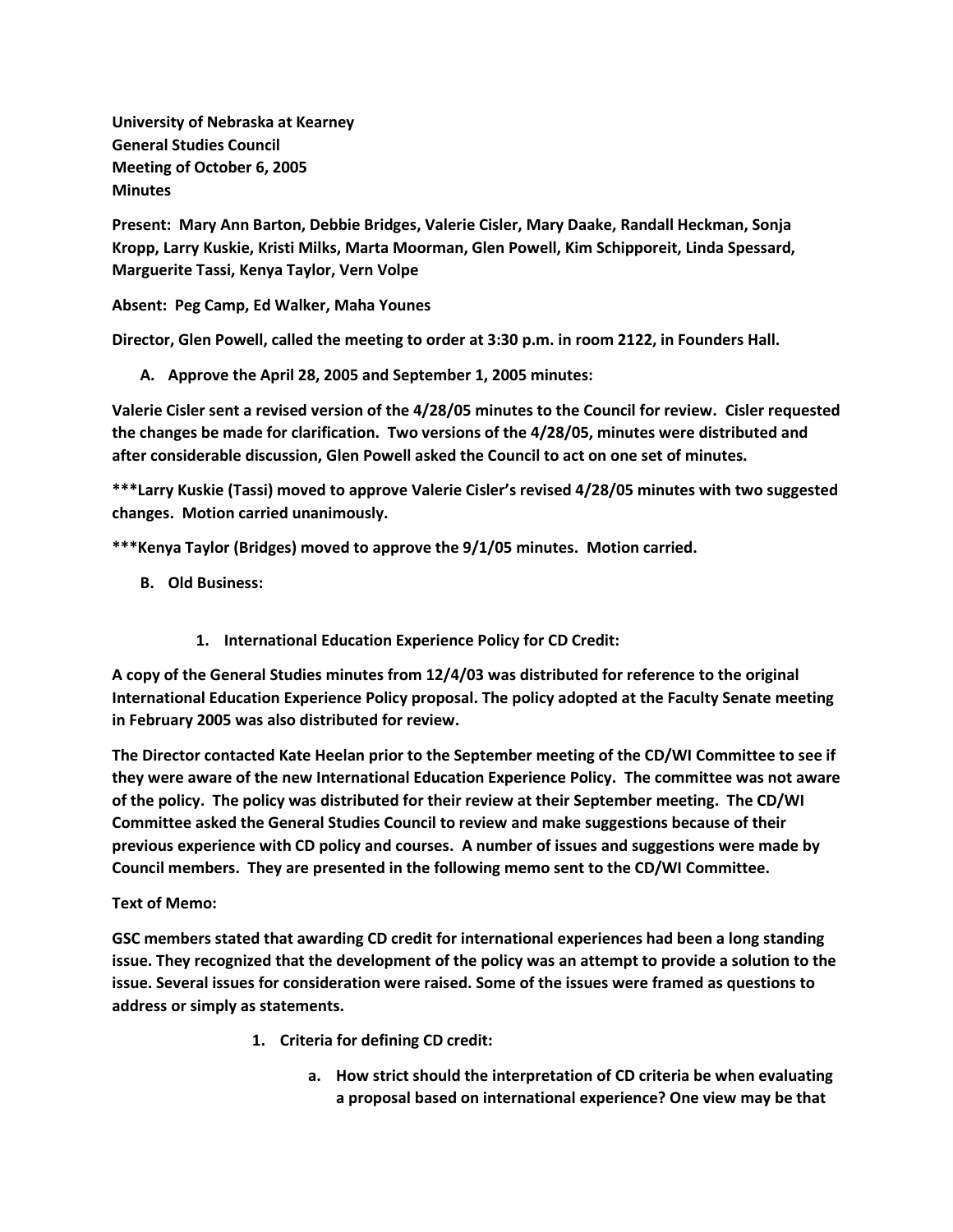**the criteria for CD is either included within the specific proposal, or it is not, with approval contingent on whether the criteria is met. Another dimension to consider is whether or not the present criteria are flexible enough to accommodate an international experience. If the criteria lack flexibility, revisions in the criteria may then need to be made in order to better accommodate approval of proposals.**

- **b. Are the criteria for CD credit equitable when applied to credit based on international experiences? For example, is a trip to Japan equivalent to one to Europe under the existing CD criteria?**
- **c. The concept of CD tends to focus on the American concept focusing on underrepresented groups. This concept may be quite different in interpretation of an international experience. It may be that exposure to or study of a specific population group during a trip to Europe or Asia may satisfy the CD criteria.**
- **d. Should the criteria for CD credit be changed? It has remained essentially unchanged for some time. However, interpretations of the criteria may vary depending on the individuals utilizing it as well as changing views regarding cultural diversity. Are we willing to expand the criteria, or should we insist on the current interpretation in order to safeguard the initial creation of the CD designation – to educate and enhance sensitivity of UNK students to underrepresented groups as well as issues of race, ethnicity, or gender.**
- **e. Are there other ways for awarding international experience credit? It might be timely to address this issue with current discussions about internationalization, diversity, and the changing UNK Mission Statement to explore other ways for awarding credit.**
- **2. Management:** 
	- **a. The present policy may need to be amended to clarify the responsibilities of the faculty member and respective department in regard to working with students. The WI Committee and chair appear to be given responsibilities beyond that of approving the experience for credit. It makes sense to amend the policy to clarify what the faculty member and respective department are expected to do once the experience is approved for credit.**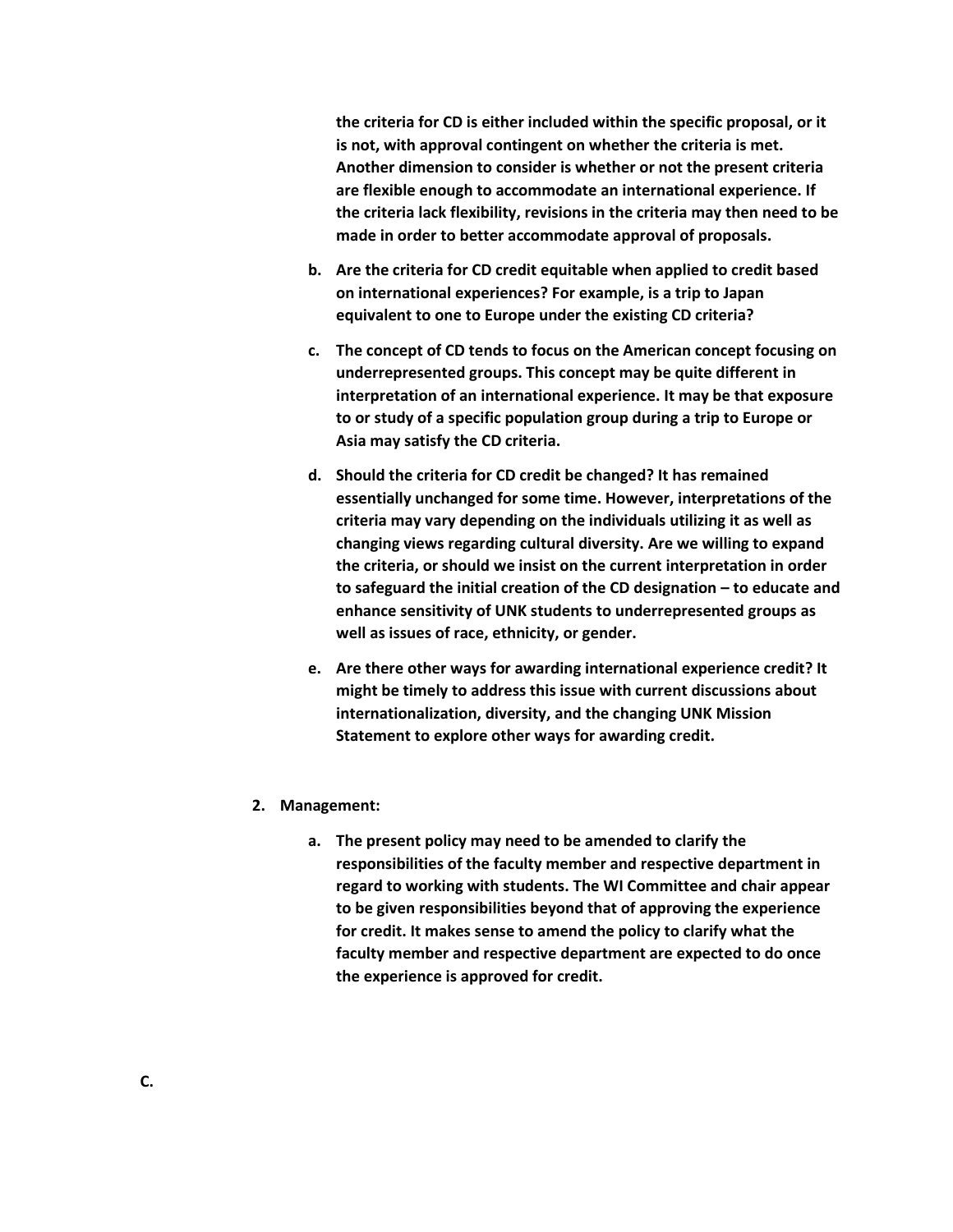**D. Governance Documents Review from General Studies Information Notebooks:**

**\*\*\*Valerie Cisler (Moorman) moved to approve that Glen Powell combine and edit the two governance documents to make one complete document. Mary Barton suggested while merging the two documents the CD/WI information should be deleted. Motion carried.**

**E. Distribute Revised Assessment Plan Pages for Assessment Notebooks:**

**Revised copies of the assessment plan were distributed to replace the current pages in the assessment notebooks. Council members need to replace pages 4-6.**

**F. Academic Program Review:**

**Powell distributed a draft proposal for addressing the 2001 APR recommendations, assessment and strategic planning. In the proposal, Powell reviewed the list of strengths and concerns the external reviewer listed. Powell evaluated each and completed an analysis along with a schedule. The purpose of the proposal and analysis is to provide a framework for completing work on the APR recommendations in a context congruent with the current assessment process and Roundtable initiatives.**

**Powell grouped the concerns listed in the APR into three clusters. The clusters are as follows:**

- **Clarity of Program and Advising:**
- **Governance**
- **Curriculum**

**In each cluster, Powell listed initiatives changes that occurred since the APR. He also listed potential ideas for further addressing the concerns. Powell asked the Council to read/review the proposal and make a list of comments/recommendations/ideas.**

- **G. New Business:**
	- **0. General Studies Program Alteration:**

**A copy of a Request to Create, Alter, or Discontinue an Undergraduate Academic Program form was distributed for altering the General Studies Program. The Industrial Technology Department requested the removal of SFED 235, General Safety Education, from the Personal Development section of the General Studies Program since it is currently not being offered.**

**\*\*\*Debbie Bridges (Heckman) moved to approve the program change. Motion carried. Kristi Milks will forward the proposal to the Academic Affairs Subcommittee.**

> **1. Information and Examples from Murray, Truman State Universities, and University of Georgia:**

**Powell distributed information about general education programs from other colleges. Powell will start to accumulate additional information and distribute to the Council. Council members were requested to also locate and submit examples from other institutions.**